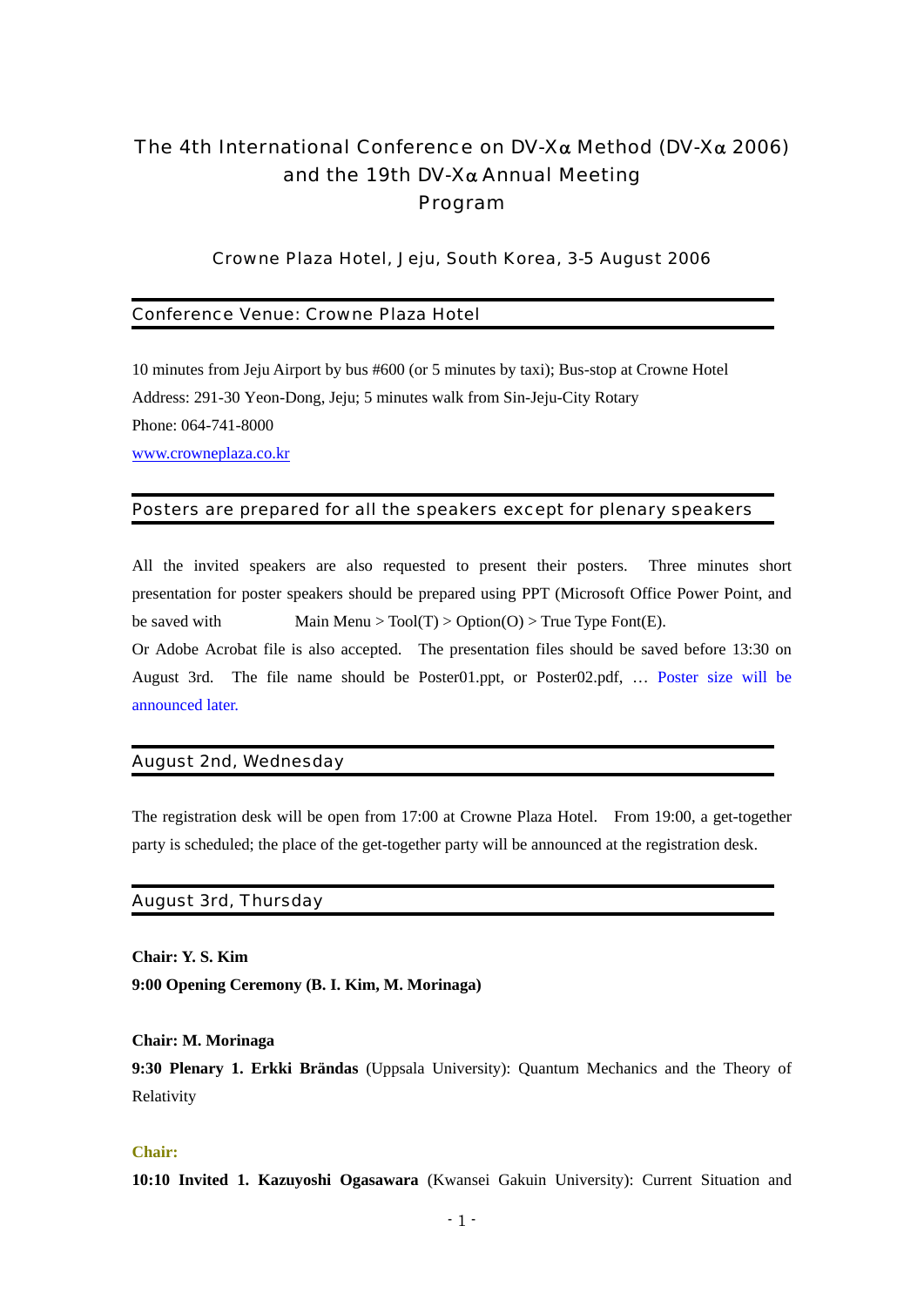Future Development of Discrete Variational Multielectron (DVME) Method

# Industry-Academic Cooperation Talk

**10:30 Invited 2. Dong-Yoon Lee**, Won-Jae Lee, Jae-Sung Song, Yang-Soo Kim (Korea Electrotechnology Research Institute, Corporate R&D Center Samsung SDI): Chemical Bonding State of Iodide Adsorbed on Surface of Carbon Nanotube

#### **10:50-11:20 Coffee Break**

## **Chair:**

**11:20 Invited 3. Masahito Yoshino** (Nagoya University): 1.5 μm Luminescence and Electronic Structures in Er-containing Compounds

**11:40 Invited 4. Bin Song** and Pei-lin Cao (Zhejiang University): Density Functional Investigation of Geometrical and Electronic Structures of Atomic Clusters

**12:00 Invited 5. Y. Kowada** (Hyogo University of Teacher Education): Chemical Bonding of Mobile Cations in Superionic Conductors

**12:20 -13:30** Lunch

### **Chair: S. Matsuo, M. Morishita, M. Yoshino**

## **13:30 Short Presentation for Posters (3 minutes each)**

**13:00 Poster 1.** Shino Tsuboi, Akito Takashima, Tomohiko Ishii, and Genta Sakane (Kagawa University, Okayama University of Science): Controlling of the Ligand Field Splitting and the Solid State Properties of the Metal Complexes by DV-Xα Method

**13:03 Poster 2.** Akito Takashima, Shino Tsuboi, Tomohiko Ishii, and Genta Sakane (Kagawa University, Okayama University of Science): Mechanism of the RGB Color in the Porphyrin Derivatives by DV-Xα Calculation

**13:06 Poster 3.** Tsutomu Kurisaki and Hisanobu Wakita (Fukuoka University): Development and Performance Evaluation of Laboratory Ultra Soft X-Ray Absorption Spectrometer

13:09 Poster 4. Shinta Watanabe (Kwansei Gakuin University): First-Principles Calculation for f<sup>n</sup>-f  $n-1d<sup>1</sup>$  Transition Absorption Spectra of Trivalent Lanthanides and Actinides in LiYF<sub>4</sub>

**13:12 Poster 5.** K.Sugita, M.Mizuno, H.Araki, Y.Shirai (Osaka University): Electronic Structure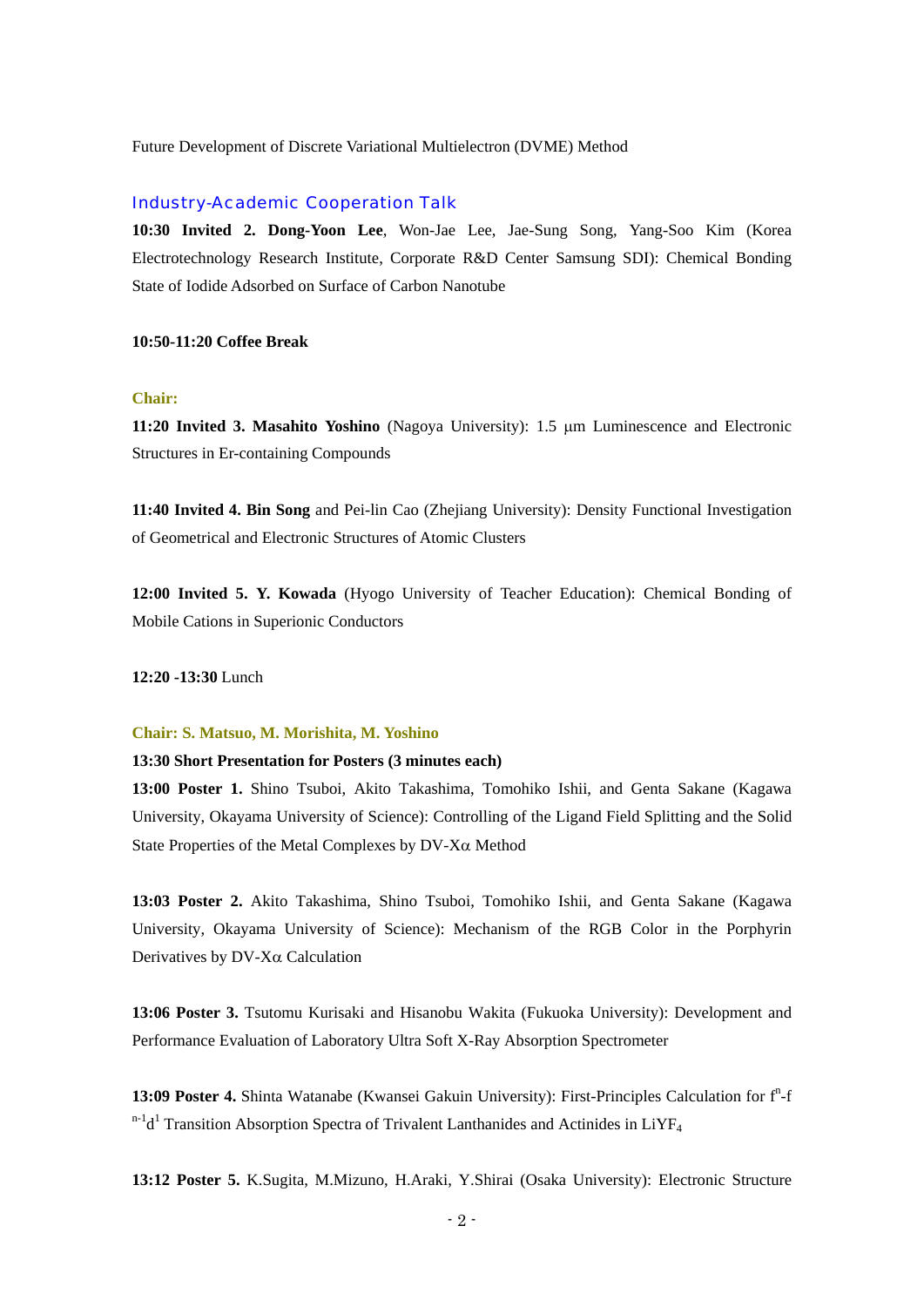and Bonding in Amorphous  $Zr_{67}Ni_{33}$  and  $Zr_{67}Cu_{33}$ 

**13:15 Poster 6.** M.G. Brik, K. Ogasawara (Kwansei Gakuin University): First-Principles Calculations of Optical Spectra for Transition Metal Ions in Crystals

**13:18 Poster 7.** Yang-Soo Kim, Ri-Zhu Yin, Wan-Wook Choi, and Sung-Soo Kim (Samsung SDI Co. Ltd.): Lithium Vanadium Oxide as Next Generation Negative Material for Advanced Li-Ion Batteries: Structure, Analysis and First-Principles Calculation

**13:21 Poster 8.** Yoshiki Inoue, Hisao Yamashige, Tsutomu Kurisaki, Hisanobu Wakita (Fukuoka University): Characterization of Various Tetraaza Macrocycles using X-Ray Spectroscopy

**13:24 Poster 9.** Kazuhiro Fujikawa, Hisashi Yoshida, Kazuyoshi Ogasawara (Kwansei Gakuin University, NEC Lighting. Co. Ltd.): First Principles Calculation of Multiplet Structures and Absorption Spectra of  $\text{ns}^2$ -type Ions

**13:27 Poster 10.** Young-Ah Jeon, Yang-Soo Kim and Kwangsoo No (Korea Advanced Institute of Science and Technology, Korea Basic Science Institute): Theoretical Study of Lithium Intercalation in Titanium Sulfides and Titanium Oxides

**13:30 Poster 11.** Ryusuke Teramoto, Hidenari Kai, Shinta Watanabe, Hisashi Yoshida, Kazuyoshi Ogasawara (Kwansei Gakuin University): First-Principles Calculation of Multiplet Structures of  $Ln^{3+}$  in YAl3(BO3)<sub>4</sub>

**13:33 Poster 12.** Yoshifumi Shinzato, Kenji Komiya, Yoshitaka Takahashi, Hiroshi Yukawa, Masahiko Morinaga, and Shinichi Orimo (Nagoya University, Tohoku University): Characteristics of Chemical Bond in Perovskite-Type Hydrides for Hydrogen Storage

**13:36 Poster 13.** Satoshi Ueda and Yasuji Muramatsu (University of Hyogo): Soft X-Ray Emission Spectral Analysis of Graphite Fluoride  $(CF)$ <sub>n</sub> using  $DV-X\alpha$  Calculations

**13:39 Poster 14.** Hironori Kawanishi, Keisuke Ishizumi, Isao Takahashi, Hikaru Terauchi , Yoshinori Hayafuji (Kansei Gakuin University): Electronic Structure Calculation of ATiO<sub>3</sub> Perovskite Oxides (A=Ba, Sr and Pb)

**13:42 Poster 15.** Keisuke Ishizumi, Hironori Kawanishi,Ryo Nakao, Isao Takahashi, Hikaru Terauchi , Kaoru Miura, Yoshinori Hayafuji (Kansei Gakuin University): Particle Size and Surface Effects on Critical Thickness for Ferroelectricity of BaTiO<sub>3</sub> by First-Principles Calculation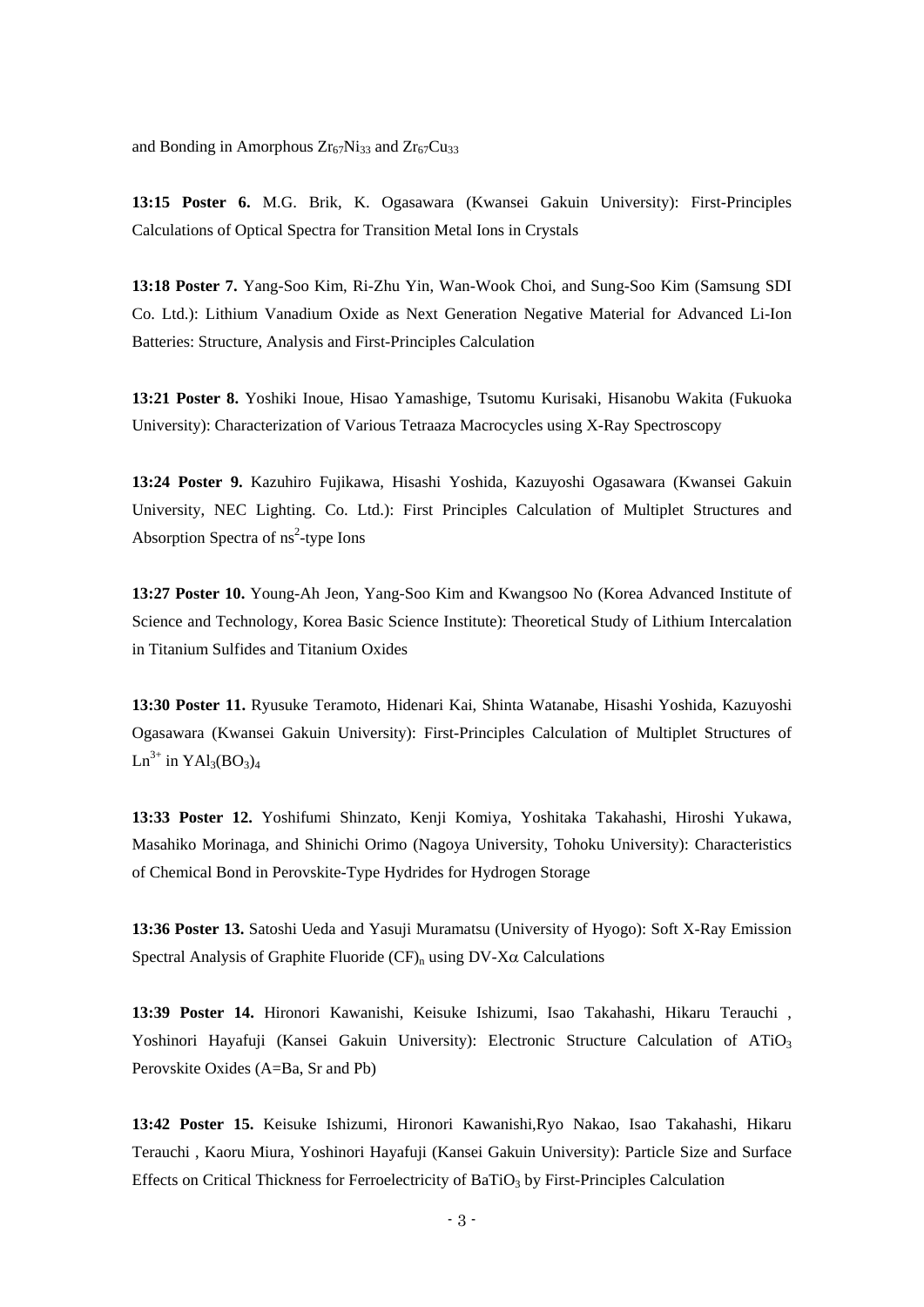**13:45 Poster 16.** Sung Kwan Kim, Yang-Soo Kim and Kwangsoo No (Korea Advanced Institute of Science and Technology): The Electronic Structures and Optical Properties of Hf-O-N Thin Films as a Phase Shift Mask for ArF Laser Lithography

**13:48 Poster 17.** Yoshitsune Higashiguchi, Hiroaki Ochiai, Kazuyuki Igei, Yoshinori Hayafuji (Kansei Gakuin University): Theoretical Study of the Stability of  $XB_{12}$  and  $XB_6$  Clusters, X=H~Br

**13:51 Poster 18.** Koichi Nakagawa, Setsuko Matsumoto and Hironaga Matsumoto (Meiji University): Analysis of VUV Reflection Spectra of KDP, RDP and KDA by DV-Xα Method

**13:54 Poster 19.** Yusuke Kinoshita, Atsushi Nakamura, Takayuki Noguchi,Takeshi Inoue, Takumi Tomita and Yoshinori Hayafuji (Kansei Gakuin University): Electronic Structures of ZnO Doped by Various Atoms (from Li to Bi without Radioactive Atoms)

**13:57 Poster 20.** Sunao Sugihara, Shunsuke Naitoh, Koujiroh Nishiyama, Yuka Igarashi and Kentaroh Morikawa: Thermoelectric Properties of the Oxide and Electronic Structures

**14:00 Poster 21.** Takeshi Mukoyama (Kansai Gaidai University): Chemical Effect on Kβ/Kα X-Ray Intensity Ratios for Potassium Compounds

**14:03 Poster 22.** Hiroshi Tsutsumi, Manabu Fuziwara, Tsutomu Kurisaki, and Hisanobu Wakita (Fukuoka University): Electronic Structure Analyze of Various Types of Lithium Compounds using an X-Ray Absorption Spectroscopic Analysis Method

**14:06 Poster 23.** Chikashi Suzuki, Toshio Nakagiri, and Kazumi Aoto (Japan Atomic Energy Agency): Sulfur Trioxide Adsorption on Pt Electrode

**14:09 Poster 24.** Shoichi Takayama, Takeshi Tanigaki, and Jun Kawai (Kyoto University): On Plasmon and Bremsstrahlung

**14:12 Poster 25.** Masanori Sakaguchi, Rie Endo, Masahiro Susa (Tokyo Institute of Technology): Synthesis of New Coloured Alloys Based upon Colour Specification and Density of States

**14:15 Poster 26.** Y. Shinzato, H. Yukawa , M. Morinaga, T. Baba and H. Nakai (Nagoya University, Waseda University): New Expression of the Chemical Bond in Hydrides Using Atomic Energy **Densities**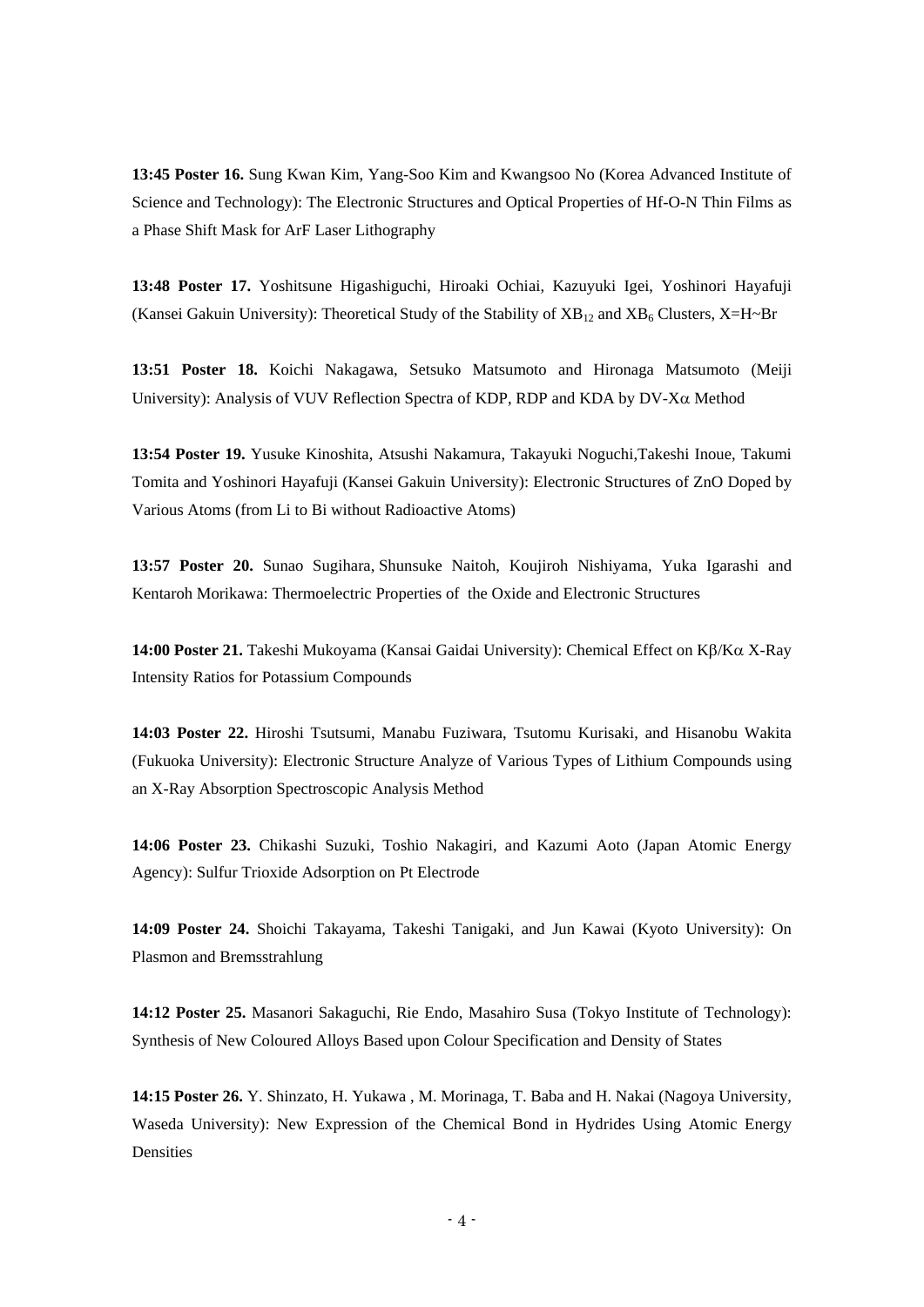### **Chair: H. Yoshida, T. Ishii**

#### Industry-Academic Cooperation Poster Session

**14:18 Poster 27.** Hidenari Kai, Hisashi Yoshida, Kazuyoshi Ogasawara (Kwansei Gakuin University, NEC lighting): First-Principles Calculations for Phosphorescent Molecule Ir(ppy)<sub>3</sub> used in Organic Light Emitting Diodes

**14:21 Poster 28.** M. Morinaga, Y. Murata, R.Hashizume, A.Yoshinari and T. Kiyono (Nagoya University, The Kansai Electric Power Company Inc., Hitachi Co. Ltd.): Design and Development of Ni-based Single Crystal Superalloys for Gas Turbine Blades Using the Alloying Parameters Obtained by DV-Xα Method

**14:24 Poster 29.** Young-Ah Jeon, Sung-Kwan Kim, Yang-Soo Kim and Kwangsoo No (Korea Advanced Institute of Science and Technology, Korea Basic Science Institute): Comparison the Electronic Structures between  $Li(Ni_{0.5}Mn_{0.5})O_2$  and  $Li(Ni_{1/3}Mn_{1/3}M_{1/3})O_2$  (M=Al and Co) for Lithium Battery Cathode Materials

**14:27 Poster 30.** Masataka Mizuno, Teruo Kihara, Hideki Araki, Yasuharu Shirai, Takashi Onishi (Osaka University, Kobe Steel Ltd.): Theoretical Calculation of Positron Lifetimes of Vacancy Clusters in Cu

**14:30 Poster 31.** B.S. Kim, D.Y. Lee, M.W. Oh, S.D. Park, H.W. Lee, W.S. Chung, T. Ishii (Korea Electrotechnology Research Institute, Pusan National University, Kagawa University): Comparison of Electronic State Calculation and Experimental Results of Electrical Conductivity of Mn-X(transition elements) Oxide by Anodic Deposition

**14:33 Poster 32.** Akira Kubo, Shinta Watanabe, Hiroki Moriwake, Kazuyoshi Ogasawara (Kwansei Gakuin University, Japan Fine Ceramics Center): An Approach for Design of Magnetic Materials Based on Spinel Ferrites using First-Principles Calculations

#### **16:40-18:00 Coffee and Poster Session**

#### **19:00 Welcome Reception**

# August 4th, Friday

#### **Chair: B. I. Kim**

**9:00 Plenary 2. Laszlo Kövér** (Institute of Nuclear Research of the Hungarian Academy of Sciences): Local Electronic Structures from Analyzing and Modeling High Energy Auger and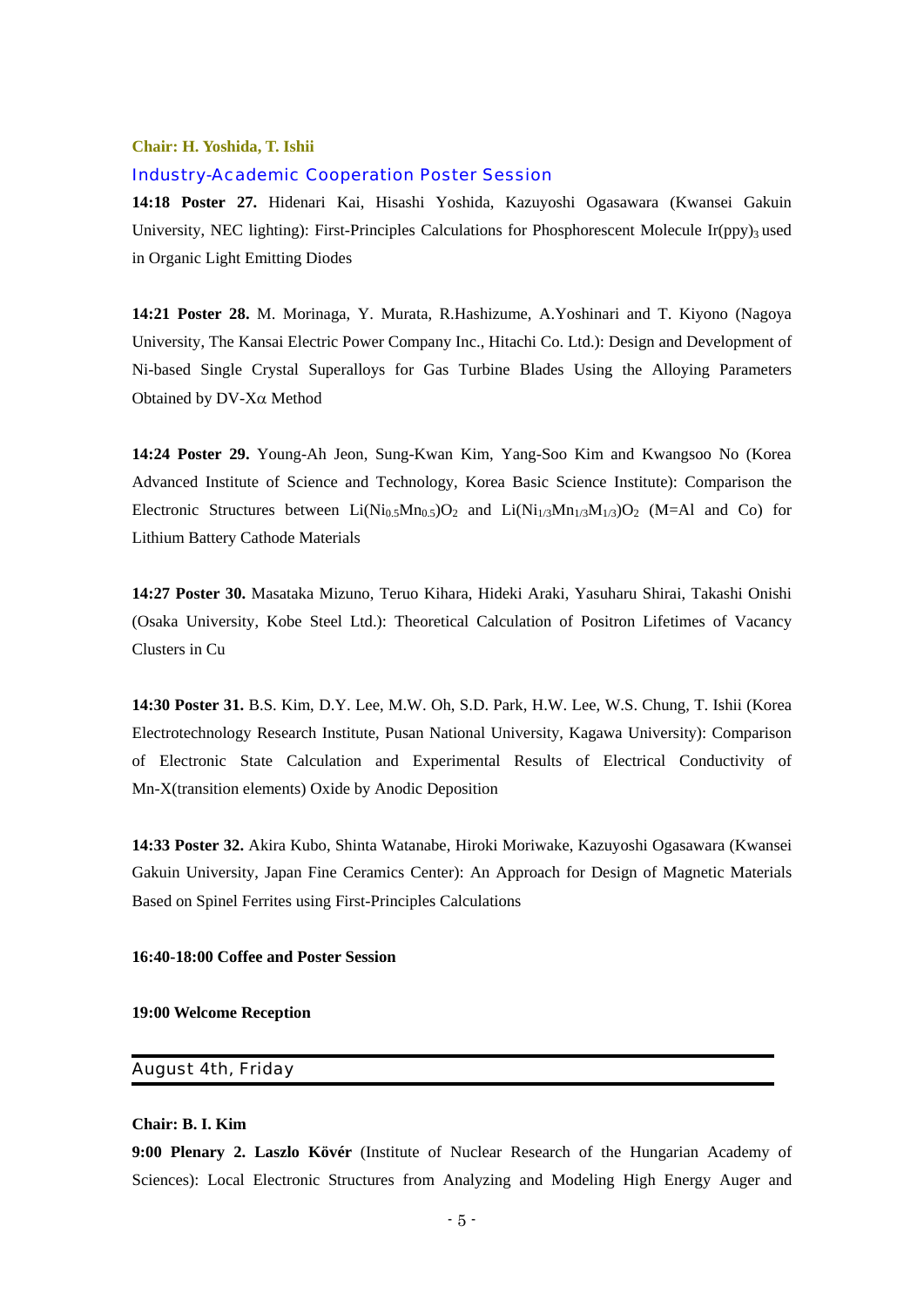Photoelectron Spectra of Solids

## **Chair: T. Hayafuji**

**9:40 Invited 6. Yasuji Muramatsu** (University of Hyogo): Soft X-Ray Spectral Analysis of Industrial Carbon Materials using DV-Xα Calculations

**10:00 Invited 7. Young-Min Kim**, Jin-Kyu Kim, Youn-Joong Kim (Korea Basic Science Institute): Electron Spectroscopy by Energy-Filtered High Voltage Electron Microscopy

## **10:20-10:50 Coffee Break**

## **Chair: J. Kawai**

**10:50 Invited 8. Shuji Matsuo** (Kobe Steel, LTD.): X-Ray Absorption Spectroscopic Study on Polymerization of Aqueous Aluminate and Theoretical Analysis by DV-Xα MO Method

**11:10 Invited 9. Hisao Yamashige**, Shuji Matsuo, Tsutomu Kurisaki, and Hisanobu Wakita (Fukuoka University): Local Structure Analyses of Nitrogen Atoms in a Porphine Ring of meso-Phenyl Substituted Porphyrin and Related Compounds with an Electron-Withdrawing Group Using X-ray Photoelectron Spectroscopy and X-ray Absorption Spectroscopy

**11:30 Invited 10. Qiang MIAO**, Chun-gen Liu, Hirohiko Adachi, Isao Tanaka (Nanjing University, Kyoto University): DV-Xα Study on Quantum Mirages and Quantum Corrals in Non-Metal Systems

**11:50 Invited 11. H.Yukawa**, M.Maeda, M.Morinaga and S.Inoue (Nagoya University, Numazu National College of Technology): Alloying Effects on the Electronic Structures of Tungsten

**12:10** Lunch

# **Chair: H. Wakita 14:00 Plenary 3. Yuichi Ikuhara** (The University of Tokyo): Grain Boundary Atomic Structures in Oxide Ceramics

**15:00 Excursion** 

**19:00 Banquet** 

# August 5th, Saturday